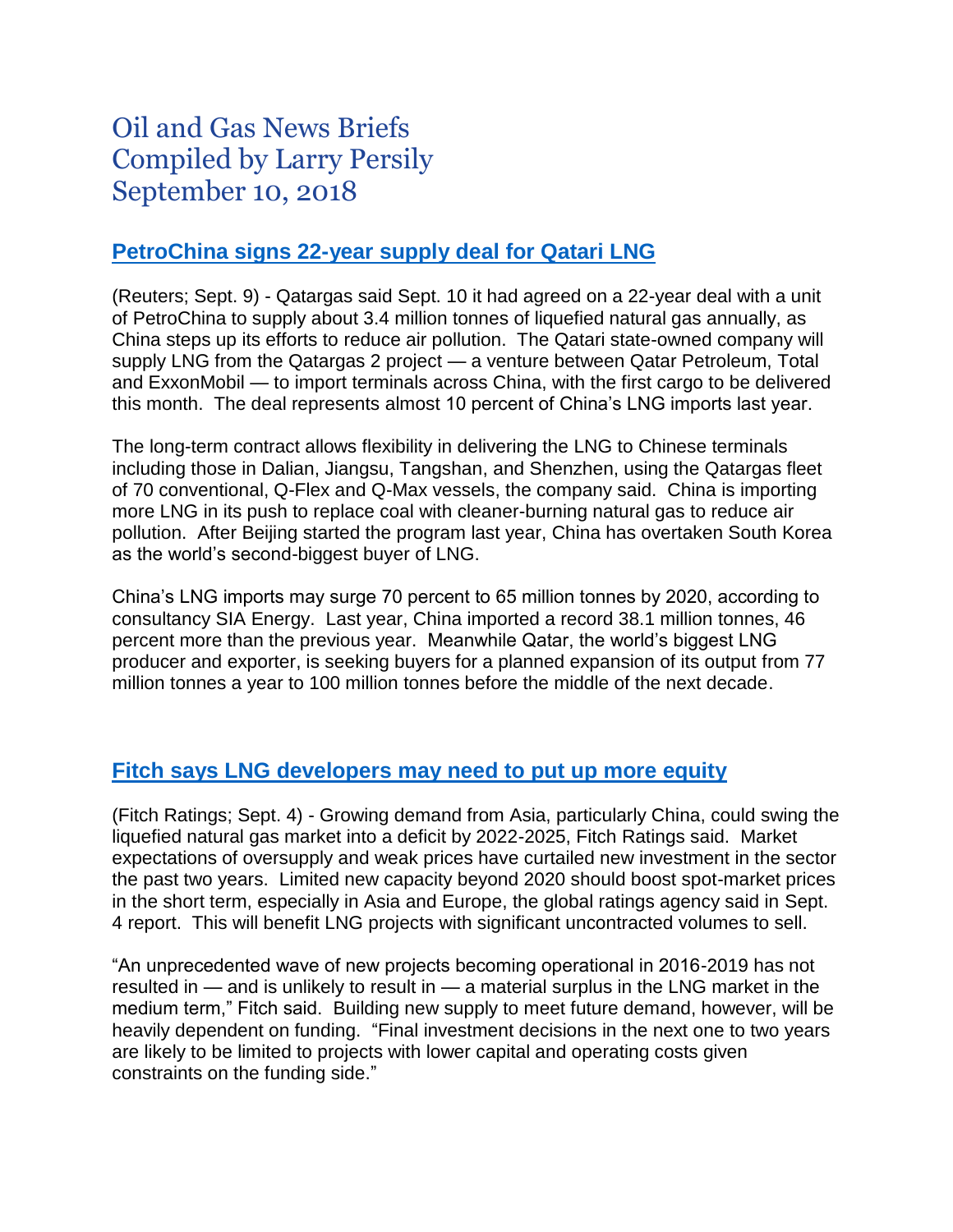Funding for new LNG projects "is often structured as non-recourse project finance and is dependent on sponsors' ability to secure long-term offtake agreements, which buyers have been less willing to sign in anticipation of larger volumes of uncontracted LNG coming to the market," Fitch said. "Therefore, sponsors may need to commit a higher equity contribution to get funding for LNG projects, which will continue to delay final investment decisions for some time. … The LNG market is still in its formative stage. Pricing mechanisms, contract terms and financing structures continue to evolve."

# **[China's LNG growth rate down from 2017, Qatari minister says](https://www.reuters.com/article/us-qatar-china/china-lng-demand-seen-up-by-25-percent-in-2018-qatar-energy-minister-idUSKCN1LM35Z)**

(Reuters; Sept. 6) - China's demand for liquefied natural gas is expected to grow by 20 to 25 percent in 2018 despite heightened trade tensions with the United States, Qatari Energy Minister Mohammed al-Sada said Sept. 6. Though about half of last year's growth rate, it's still substantial. Demand from China, al-Sada said, which displaced South Korea as the world's second-largest importer of LNG in 2017, is expected to show strong growth again this year after rising 46 percent last year.

"It looks like that growth is going to continue at 20, 25 percent, maybe more," he told Reuters ahead of a bilateral Qatar-Germany investment conference in Berlin on Sept. 7. Qatar is the world's largest LNG exporter. Overall global demand for LNG this year was expected to match the 11 percent jump seen in 2017, al-Sada said. Worldwide growth is driven by new LNG consumers as well as growth in existing markets such as China, which is buying more gas to wean the country off dirty coal to reduce pollution.

Al-Sada said he hopes the U.S. and China can resolve their differences over trade and avert a trade war. "I think and hope that logic and rationalism will prevail," he said. "It is in the interest not only of the two countries, but also the rest of the world." China last month included LNG for the first time in its list of proposed tariffs on \$60 billion worth of U.S. goods, signaling that it will not back down in a trade fight with Washington.

# **[Sumitomo to negotiate for 20-year contact at Freeport LNG in Texas](http://www.kallanishenergy.com/2018/09/06/sumitomo-freeport-lng-sign-hoa-for-2-2-mtpa-of-lng/)**

(Kallanish Energy; Sept. 6) - Japan's Sumitomo and Freeport LNG announced Sept. 5 they have entered into a heads of agreement to negotiate for liquefaction services of up to 2.2 million tonnes per year at the Texas plant. Under terms of the agreement, if negotiations are successful, Sumitomo would sign a 20-year tolling contract to start in 2023 when the fourth liquefaction train would enter service at Freeport LNG. The deal would almost double Sumitomo's commitment to take U.S. LNG — it has a contract for 2.3 million tonnes per year from Dominion Energy's plant in Cove Point, Maryland.

Freeport LNG CEO Michael Smith said he was pleased to announce Sumitomo as the first foundation customer for the fourth train. "The heads of agreement is a major step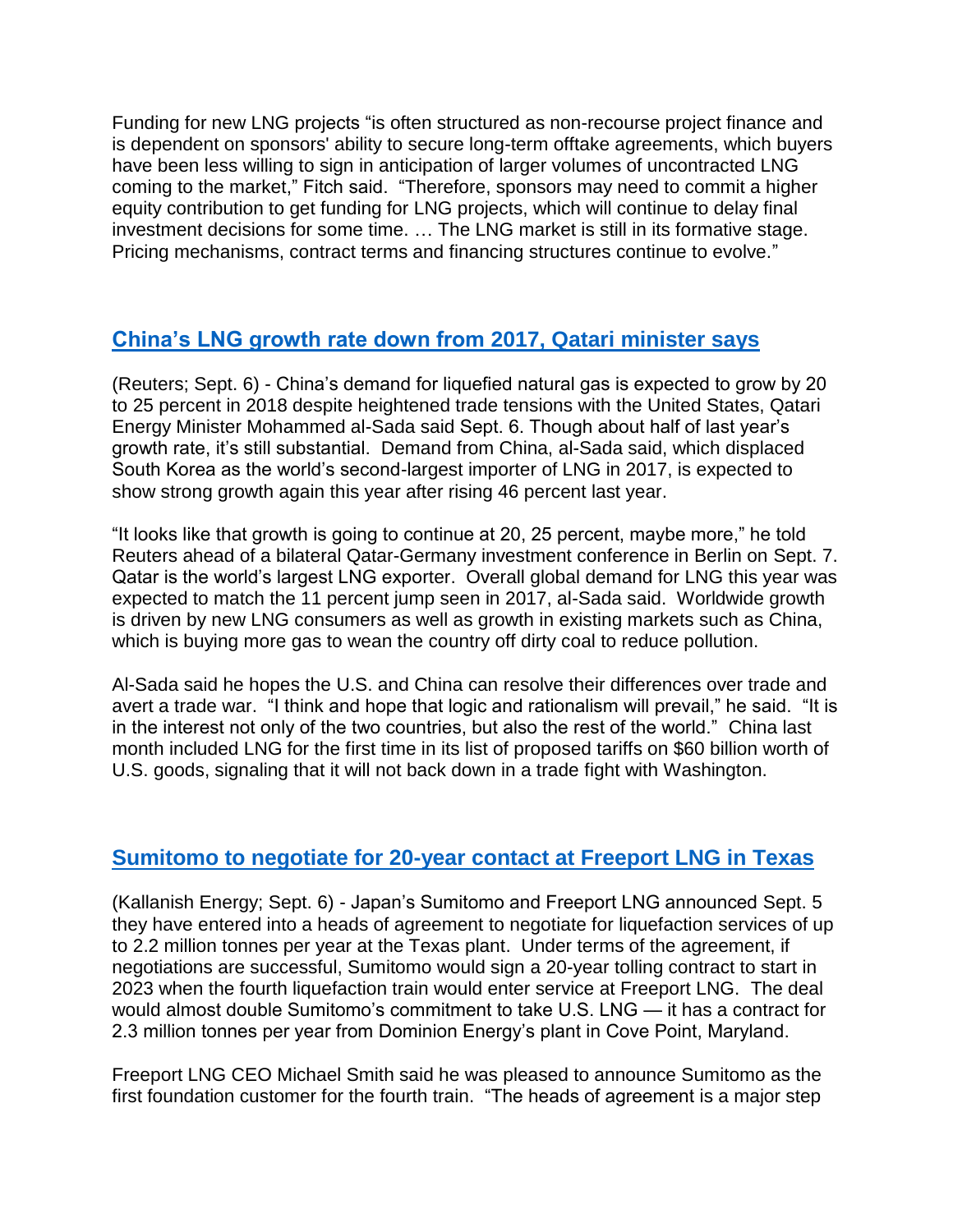toward Freeport LNG contracting the approximately 3.5 million tonnes per annum needed for financing and commencing construction of Train 4," he said.

Freeport LNG, located on Quintana Island, Texas, already is building three trains with a combined capacity of more than 15 million tonnes per year. Of that, some 13.9 million tonnes have been contracted to Osaka Gas, Japanese utility joint-venture JERA, BP, Toshiba, South Korea's E&S LNG, and Freeport LNG marketing. The first liquefaction train is scheduled to enter service in 2019.

# **[Gulf Coast LNG developer signs up](https://www.lngworldnews.com/venture-global-lng-in-20-year-supply-deal-with-repsol/) Repsol to customer list**

(LNG World News; Sept. 7) – U.S. LNG export terminal developer Venture Global LNG said Sept. 7 it has entered into a long-term deal with Spain's Repsol to supply 1 million tonnes per year from the project it proposes to build in Cameron Parish, Louisiana. Under the binding sales-and-purchase agreement, Repsol will take LNG for a 20-year term, starting from the commercial start-up date of the Calcasieu Pass LNG export facility, Venture Global said in its statement.

Repsol joins two other European buyers, along with BP and Shell, as customers for the Calcasieu Pass LNG terminal, proposed at 10 million tonnes annual capacity. Start-up could come in 2022, pending a final investment decision and regulatory approvals. The Federal Energy Regulatory Commission issued its draft environmental impact statement for the project in June, and the commission is scheduled to make a decision on the application in January 2019.

Venture Global, with its main office in Arlington, Virginia, also is working to develop a gas export terminal, Plaquemines LNG, on the Mississippi River in Louisiana, at up to 20 million tonnes annual capacity.

#### **[Gazprom 'carries out political projects with dubious returns'](https://www.bloombergquint.com/markets/2018/09/06/how-did-russia-s-gas-giant-get-beaten-by-its-smaller-rival#gs._WrG7Aw)**

(Bloomberg; Sept. 7) - Something strange has happened in Russia. State-run Gazprom — the world's biggest natural gas producer — was surpassed in market capitalization by the much smaller Novatek. In 2008 the difference in Gazprom's and Novatek's market capitalization exceeded \$340 billion. Now both are valued around \$50 billion. If you look at the numbers, this makes little sense. Gazprom's vast natural gas reserves are close in size to North and South America's combined — eight times that of Novatek.

State-run Gazprom's revenues and profits are soaring this year as it supplies record volumes of gas to Europe. Yet its stock-market value has stagnated over the past six years as its smaller rival has almost tripled. Novatek's stock has been gaining as it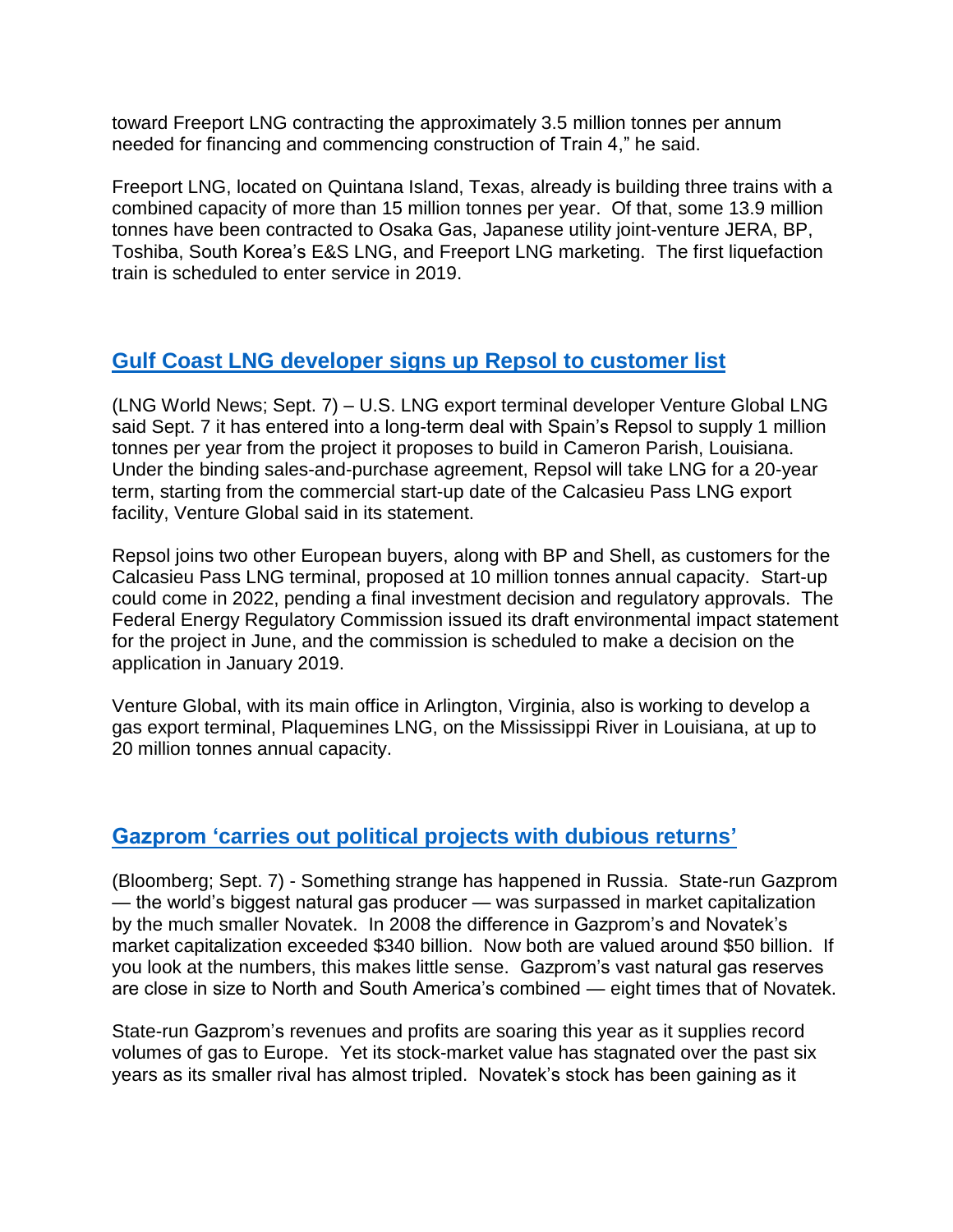expands its liquefied natural gas export business. The gas producer and distributor is controlled by some notable Russian billionaires and co-owned by France's Total.

"Gazprom should be worth significantly more," said Rollo Roscow, a London-based analyst at Schroders, who manages the 1.1 billion euro (\$1.28 billion) International Selections Emerging Europe Fund. "Unfortunately … it's run for the government, it carries out political projects with dubious returns." Investors' concerns reflect Gazprom's high tax burden and the duties it performs for the Russian state, which include spending billions of dollars on gas pipelines, sporting events, and donations to Russian charities.

Novatek found its niche five years ago by betting on LNG exports — a less politicized industry than supplying the fuel by pipeline to Europe. This suits investors, which saw the company start its first LNG plant late last year (Yamal) on time and on budget, and the Kremlin, as Novatek develops the country's Arctic gas reserves. "Novatek's strategy is driven by business considerations whereas Gazprom, being a monopoly, has social obligations," said Bloomberg Intelligence analyst Elchin Mammadov.

### **[Coal shows resiliency in global power generation](https://www.wsj.com/articles/why-coals-power-persists-1535976000?mod=searchresults&page=1&pos=3)**

(Wall Street Journal; Sept. 3) - Coal is clinging to the top spot in power generation, accounting for as much of the world's electricity as it did two decades ago despite concerns about climate change and a slowdown in financing for coal projects. U.S. coal exports more than doubled in 2017 and are set to grow this year, according to the U.S. Energy Information Administration. Countries across Asia and Africa are expected to increase their use of coal for expanding power generation through 2040, the EIA said.

The rebound shows coal's resilience, especially in emerging regions, and recent events suggest the market will remain strong. In the U.S. the Trump administration has proposed to reverse rules on coal emissions, and countries including India and Vietnam are planning major coal projects. Coal accounted for 38 percent of the world's electric power in 2017, putting it at the same level as in 1998, according to a report by BP.

The World Bank stopped financing coal in 2010 because of its link to global warming, and many other banks are turning away too. Last year, Deutsche Bank said it wouldn't finance new coal mining or coal-powered projects. In July Lloyds Banking Group said it would stop lending for new coal ventures. Still coal plants are attractive because they cost less to build than renewable energy facilities. For example, Bangladesh plans for coal to generate 50 percent of the country's power by 2030, up from 2 percent today. It is funding its expansion with loans and technological help from China and Japan.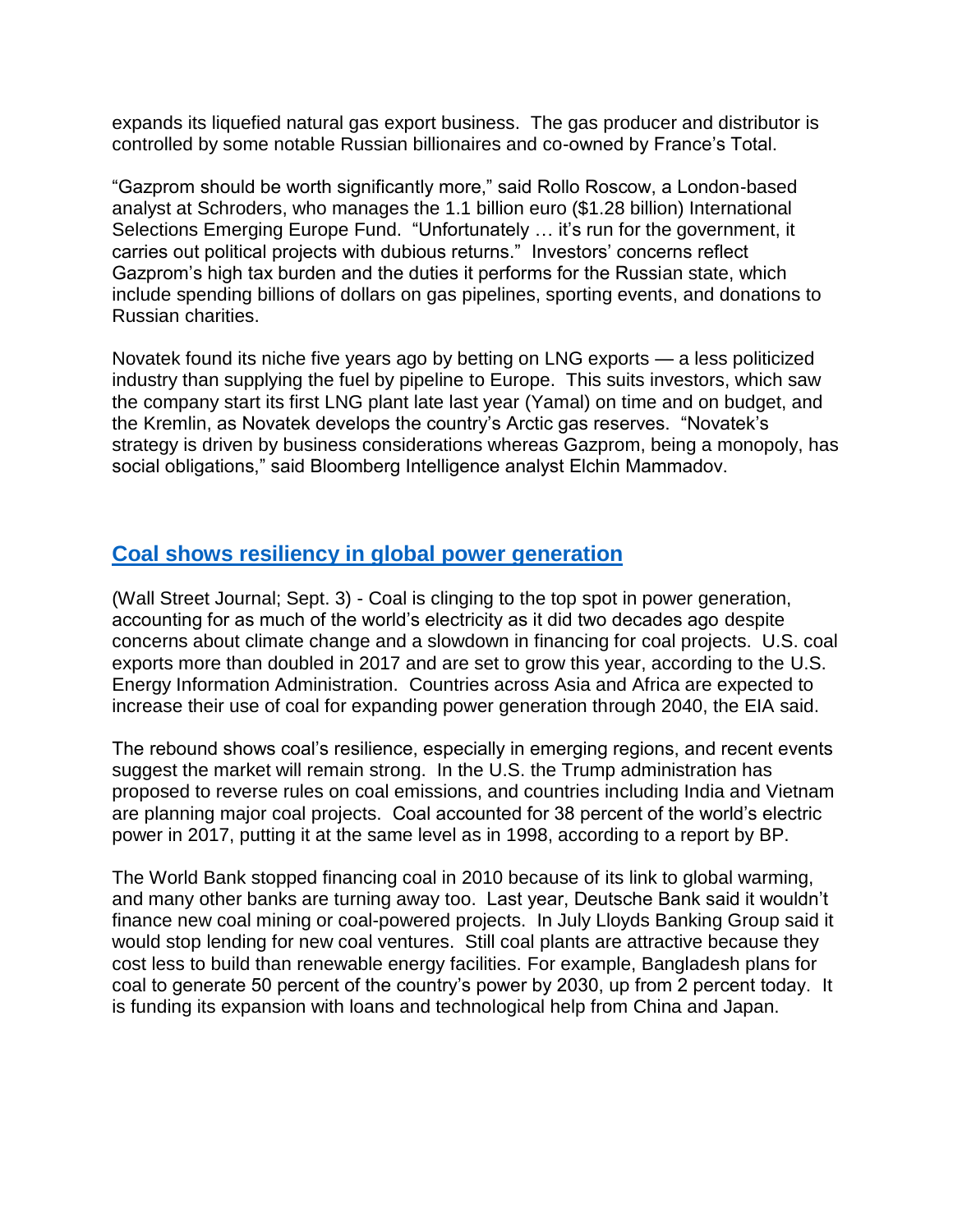## **[Mayors stand together in support of LNG Canada project and pipeline](https://www.peacearchnews.com/news/14-northern-b-c-mayors-disappointed-at-lng-pipeline-challenge/)**

(Peace Arch News; Surrey, BC; Sept. 7) – Mayors of 14 communities in northern British Columbia are disappointed that a Smithers resident now wants a federal review of the gas pipeline that would feed a liquefied natural gas export plant proposed for Kitimat, B.C. All of their communities would benefit financially from the LNG Canada project, led by Shell, and its accompanying 415-mile Coastal GasLink pipeline to deliver supplies from northeastern B.C., the mayors send in a Sept. 6 letter to the challenger.

The mayors told Michael Sawyer, of Surrey, B.C., just outside Vancouver, that he had years to challenge the pipeline, while the LNG Canada partners now "are on the verge of making an investment decision on what could be the single largest investment in our nation's history." Although both the pipeline and the LNG plant have received provincial environmental approvals, Sawyer filed an application the end of July asking the federal National Energy Board to examine whether it has jurisdiction to review the pipeline.

While provinces have jurisdiction over resource development, Sawyer said in his filing, the NEB could also have jurisdiction because the pipeline would connect to an existing federally regulated pipeline system. His challenge comes amid increasing speculation that LNG Canada's investors are about to commit to the \$40 billion project. Sawyer, a consultant who previously worked in the Alberta energy industry, said there was no ulterior motive behind the timing of his NEB filing and that it simply took him time to prepare it. The NEB said it is considering its next steps in response to Sawyer.

# **[Talk of LNG export limits worries Australia's oil and gas industry](https://www.spglobal.com/platts/en/market-insights/latest-news/natural-gas/090618-analysis-australias-growing-lng-export-controls-jeopardize-oil-and-gas-investment)**

(S&P Global Platts; Sept. 6) - A growing litany of government controls over Australia's natural gas exports will jeopardize future investment in the country's oil and gas sector and render it uncompetitive against rivals like the U.S., Middle Eastern exporters and Russia, said top executives at the Southeast Asia Australia Offshore & Onshore Conference in Darwin this week. Australia has threatened to impose limits on LNG exports in a move to keep more gas at home and hold down prices for domestic buyers.

Earlier this month, the Australian Labor Party — the current favorite to win the next federal election, which will be held at some point this year or next — said it plans to put in place permanent LNG export controls, bringing Australia's energy policy closer to that of Southeast Asian countries like Indonesia than to a free-market mechanism like the United States. "Australia relies on foreign investment but sovereign risk is rising fast," said Kevin Gallagher, CEO of Australian oil and gas producer Santos.

If government changes the rules after investments have been made in export projects, it increases the prospect of investors assessing Australia as being too risky a destination for their funds, Gallagher said. "We were surprised and embarrassed by last year's announcement to limit LNG exports under the Australian Domestic Gas Security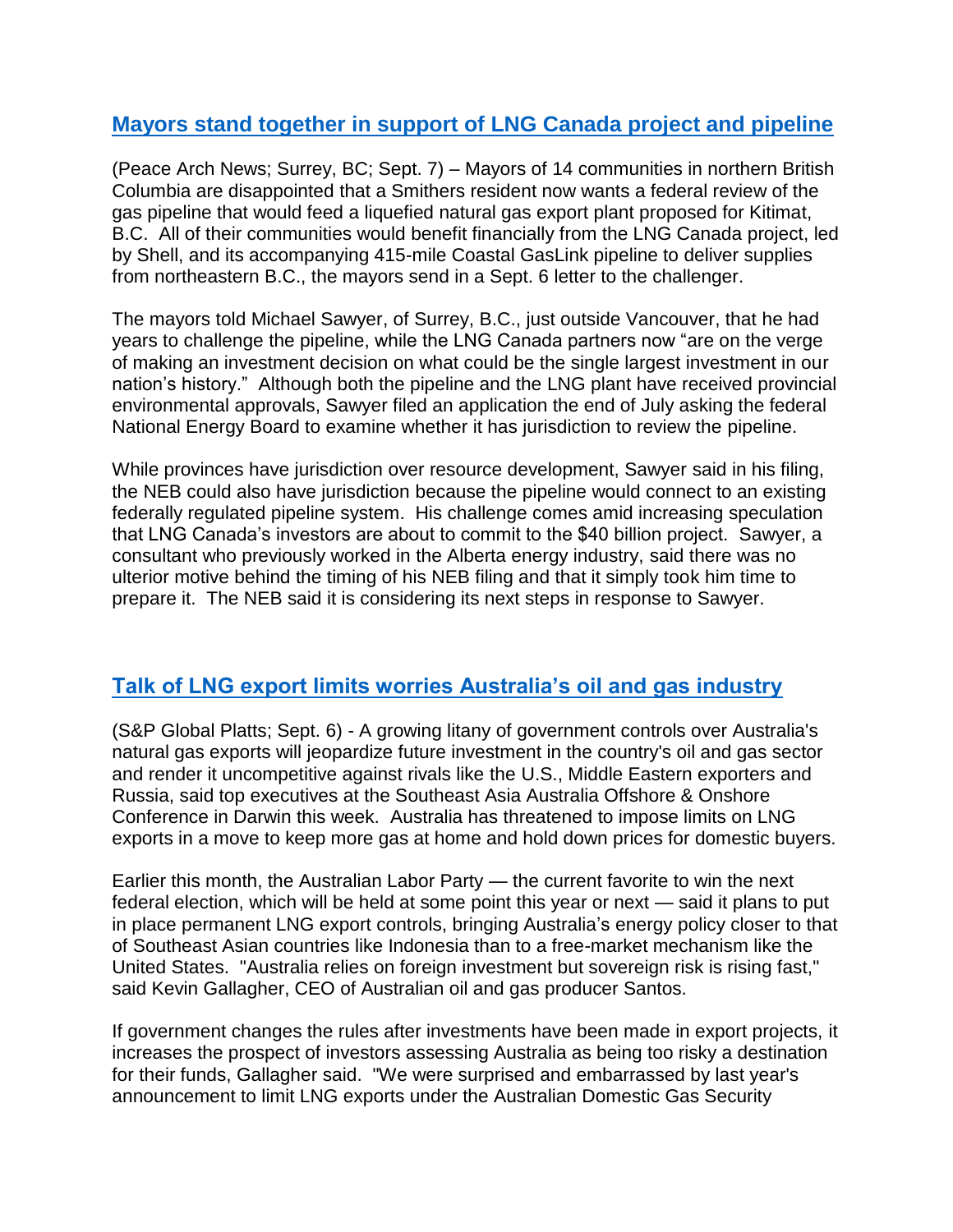Mechanism," Osaka Gas chairman Yasuo Ryoki said. Salesmen at Osaka Gas, which is one of Japan's largest gas buyers and power utilities, were busy taking phone calls from panicked end-users who had read about the possibility of Australia's export restrictions.

### **[Exxon may build petrochemical plant, LNG import terminal in China](https://af.reuters.com/article/commoditiesNews/idAFL3N1VR6BK)**

(Reuters; Sept. 6) - ExxonMobil said Sept. 6 it has signed a preliminary deal to build a petrochemical complex and invest in a liquefied natural gas import terminal in China, the latest major foreign investment in the world's top chemicals market. The deal worth billions of dollars with the Guangdong provincial government includes a 1.2 milliontonne-per-year ethylene plant, two polyethylene production lines and two polypropylene lines in the coastal city of Huizhou, Exxon said. A final decision will be based on several factors, including project competitiveness, Exxon said. Start-up could come in 2023.

The company also agreed to participate in a provincial project to build an LNG terminal in Huizhou and to supply the facility. No details were given. Exxon would be one of only a few international oil majors to invest in LNG infrastructure in China as the country tries to shore up supplies amid a switch to gas-fired boilers by factories and households to clean up the air. The deal could be seen as a goodwill gesture by China amid the trade war between the U.S. and China. The agreement comes a day before a meeting in Beijing between Chinese Premier Li Keqiang and Exxon CEO Darren Woods.

China is allowing greater access by global majors and local independents to its massive chemicals market to feed plastics, coatings and adhesives to the fast-growing consumer electronics and automotive sectors. The news comes after German chemical giant BASF announced plans in July to invest \$10 billion to build China's first wholly foreignowned chemicals complex, also in Guangdong.

# **[U.S. officials talk up gas market collaboration with Japan](https://www.spglobal.com/platts/en/market-insights/latest-news/natural-gas/090618-us-japan-tout-energy-sector-cooperation-with-eye-toward-lng-infrastructure)**

(S&P Global Platts; Sept. 6) – The U.S. and Japanese governments and industry are stepping up their collaboration to lay the groundwork for natural gas markets and LNG infrastructure in the Indo-Pacific region, officials said at a Japanese Embassy event in Washington on Sept. 5. Efforts already underway include the Trump administration's Asia-EDGE initiative announced, entailing \$50 million in investment this year to help Indo-Pacific partners import, store and deploy energy resources.

The heightened focus on the Indo-Pacific region is seen as helping counterbalance China's footprint in infrastructure development — with the benefit of helping expand the market for U.S. liquefied natural gas exports across Southeast and South Asia. "The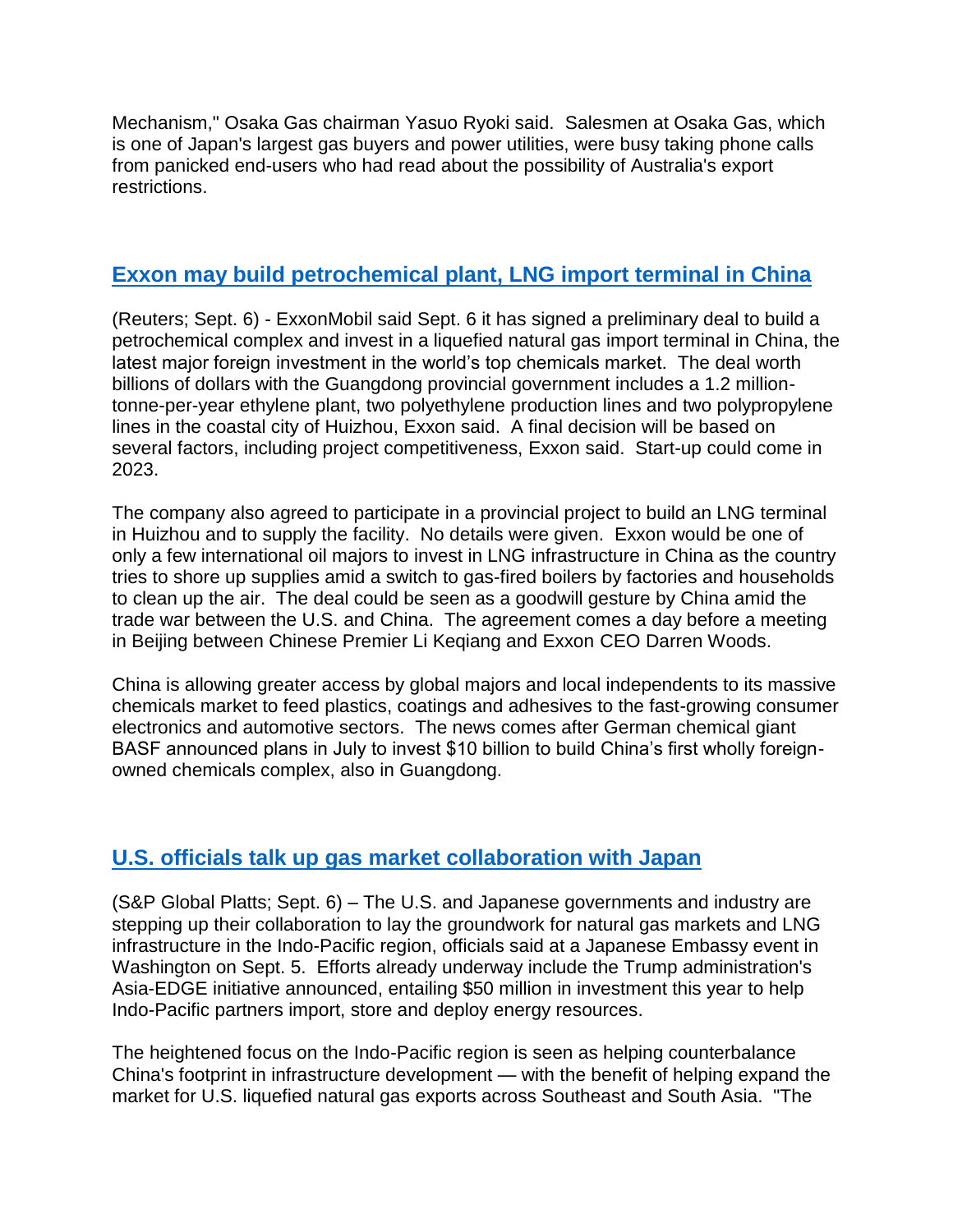great thing with this LNG boom that we have [is], we can finance the facilities at the other end to take gas in," Ray Washburne, president and CEO of the U.S. Overseas Private Investment Corp. (OPIC), said at the event.

Washburne made a pitch for getting legislation, known as the BUILD Act, through Congress this year. The bill would create the U.S. International Development Finance Corp., with the ability to acquire equity as a minority investor in projects. It would allow OPIC to double the amount it puts out from \$30 billion to \$60 billion, and to conduct feasibility studies, he said. The BUILD Act has passed the House unanimously, cleared the Senate Foreign Relations Committee and is awaiting Senate floor action this fall.

### **[Germany, Qatar talk cooperation on LNG](https://www.spglobal.com/platts/en/market-insights/latest-news/natural-gas/090718-germanys-merkel-sees-considerable-energy-cooperation-potential-with-qatar-on-lng)**

(S&P Global Platts; Sept. 7) - German Chancellor Angela Merkel said there is significant potential for energy cooperation with Qatar, after the Middle Eastern liquefied natural gas giant's Emir Sheikh Tamim bin Hamad Al-Thani announced plans to invest 10 billion euros (\$11.5 billion) in the German economy over the next five years. In a speech Sept. 7 to the German-Qatari business forum in Berlin, Merkel highlighted LNG imports as a source of energy diversification to improve Germany's security of supply.

Germany, and much of Europe, depends heavily on Russian pipeline gas deliveries. There is no LNG import terminal in Germany, though the country is connected to LNG infrastructure across Northwest Europe currently underutilized due to pipeline gas being much cheaper. S&P Global Platts data show that just about 28 percent of Europe's LNG terminal capacity was used in 2017. "We are very seriously interested in a stake in a German LNG terminal and are talking with both companies — Uniper (gas distributor) and RWE (power generator)," said Qatar Petroleum CEO Saad Sherida al-Kaabi.

"We are looking into investing further in the downstream with the objective of monetizing our gas … and finding a new market for our gas," he said. Developers of a German LNG terminal have applied for government subsidies and expect to make an investment decision in late 2019 for a 2022 start-up, when Germany's last nuclear power plants are due to come offline.

# **[India's price controls could](https://economictimes.indiatimes.com/markets/stocks/news/ongc-1-6-billion-stake-sale-likely-to-face-subsidy-hurdle/articleshow/65697580.cms) hurt value of oil and gas company**

(Economic Times; India; Sept. 6) - India's efforts to sell a \$1.6 billion stake in Oil & Natural Gas Corp. has run into concerns that government policies on fuel pricing could weigh on the state-run explorer's share price, according to people with knowledge of the situation. Investors and fund managers that met with Indian government officials during a U.S. roadshow last month voiced concern that the government may reimpose fuel subsidies and that government-set natural gas prices are too low, the sources said.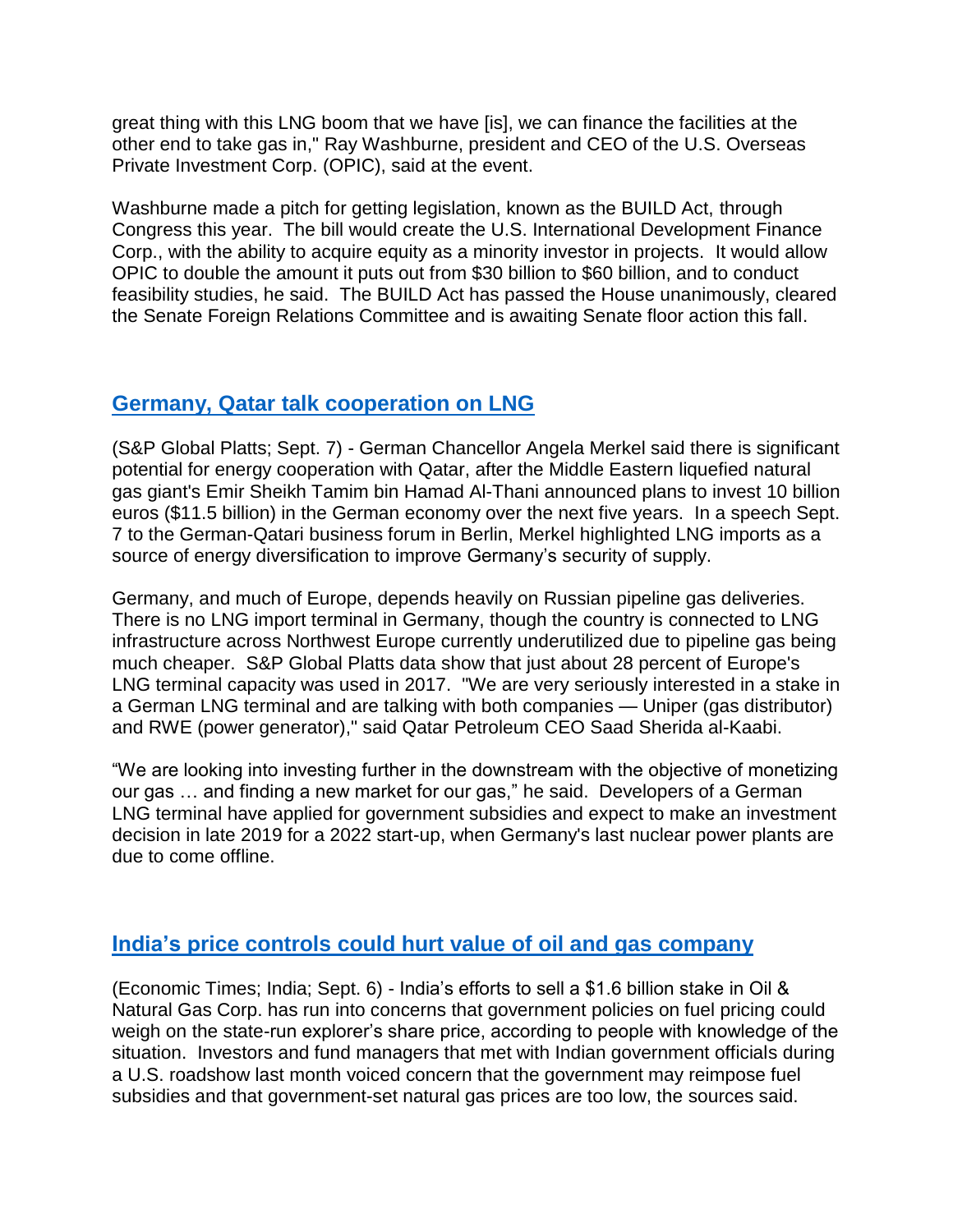A tepid response to selling the shares may further set back Prime Minister Narendra Modi's plans to raise 800 billion rupees (\$11 billion) by selling holdings in state-run companies during the fiscal year that ends in March. The government's plans to reduce its fuel subsidies could lead to the possibility of Oil & Natural Gas Corp. having to share the financial burden, limiting any benefits to the company from higher crude prices.

The government freed up retail prices of gasoline in 2010, followed by diesel in 2014, but still controls prices of kerosene and liquefied petroleum gas. The government holds a 67.7 percent stake in the oil and gas company, with other state-owned companies holding almost 20 percent.

### **[High sulfur content a growing problem for Canadian oil sands](https://business.financialpost.com/commodities/energy/how-sulfur-is-quietly-posing-one-of-the-most-immediate-threats-to-canadas-oilsands-industry)**

(Financial Post; Canada; Sept. 6) - The latest menace to Canada's oil sands is sulfur. Long a byproduct of the heavy-oil industry, sulfur is so common that it's become a part of the landscape in Alberta where massive blocks of it are stacked several stories high looking like a yellow-stained low-rise apartment block. Global regulators are trying to stem sulfur-dioxide emissions, which will potentially shrink the market for sulfur-rich heavy crude, while new marine regulations targeting the sulfur content used in shipping fuel could force oil sands producers to stomach an even steeper price discount.

"This is a very straightforward issue," said Allan Fogwill, president of the Canadian Energy Research Institute. "What we're facing is a devaluation of oil sands assets in the marketplace." Fogwill and the industry's concern is International Maritime Organization regulations that aim to dramatically lower sulfur in bunker fuels for marine vessels to 0.5 percent from 3.5 percent. The changes take effect January 2020. A CERI report in July that found as many as 574,000 barrels per day of oil sands production would not be economic under a scenario where sulfur levels are lowered to the new IMO standards.

Canadian producers are in a bit of a bind. The bitumen lodged deep beneath northern Alberta is one of the most sulfurous oil resources on the planet. The report estimated the discount for Western Canada Select compared with West Texas Intermediate, the U.S. benchmark, could widen to as much as US\$33 per barrel by 2025, compared to a recent average discount of around US\$15. The additional discount would only intensify a pricing gap that has plagued the oil sands industry because of its inability in recent years to build major pipeline projects to reach more markets.

# **[Korea Gas will invest in pilot project for LNG-fueled trucks](http://www.koreaherald.com/view.php?ud=20180905000690)**

(The Korea Herald; Sept. 5) - Korea Gas said Sept. 5 it will run liquefied natural gaspowered trucks starting this month as part of its shift toward eco-friendly fuel such as